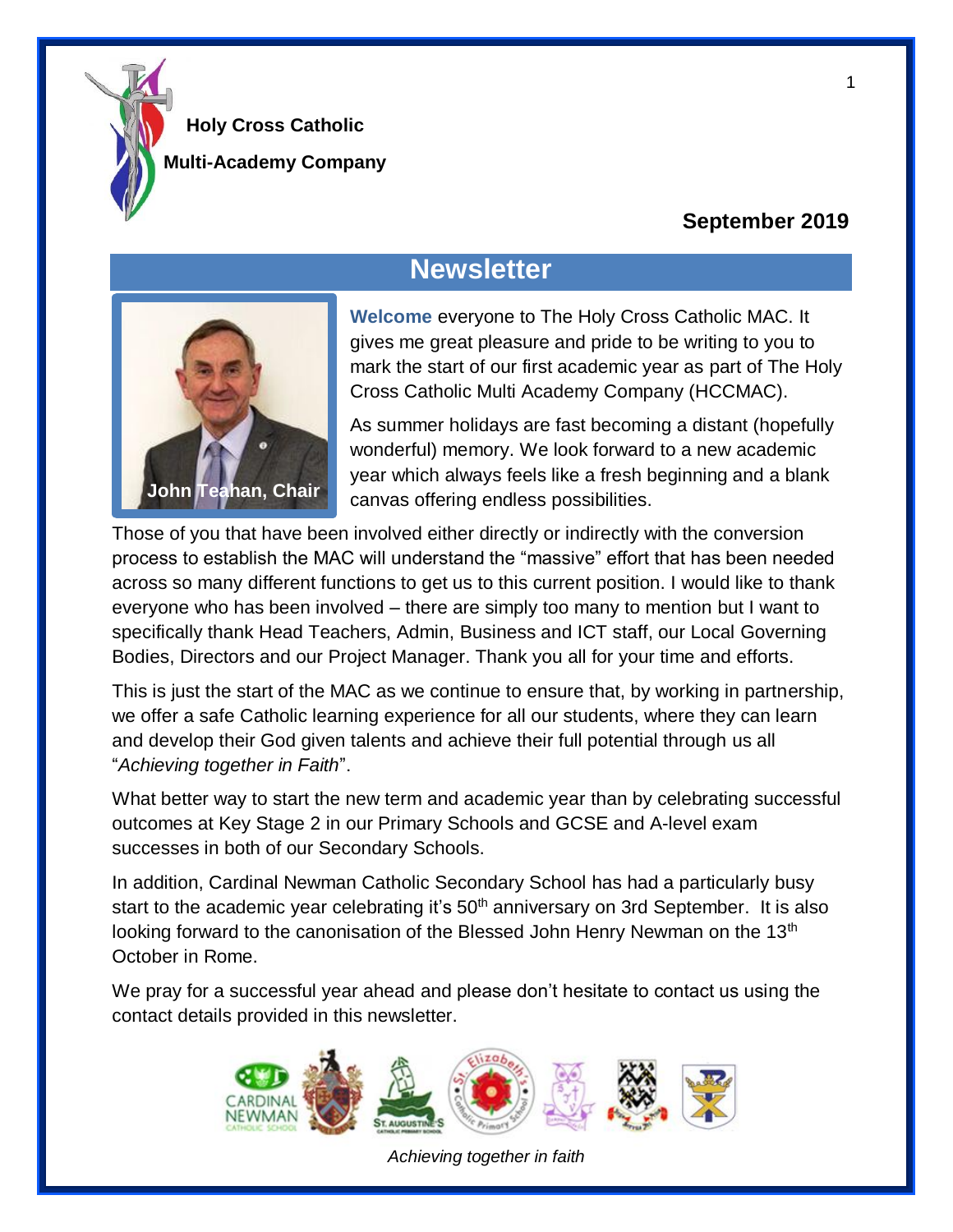

**Multi-Academy Company**

## **Blessed John Henry Newman Cannonisation**

#### **13 October 2019**

It is wonderful that the opening of the Holy Cross Multi Academy Company coincides with the canonisation of Blessed john Henry Newman. Blessed John Henry Newman and four other blesseds will be canonised together on Sunday 13 October in St Peter's Square, Vatican City during mass celebrated by Pope Francis. This is a cause for celebration as Cardinal Newman will be Britain's first new saint since the canonisation of St. John Ogilvie in 1976.

The process for being declared a saint includes evidence to persuade Church officials that the person lived a holy life, had faith, and had the support and help of God. The person must also perform at least two miracles. The Church looks at miracles as evidence that God is working through that person.

The first miracle attributed to Newman involved the inexplicable healing of a deacon from a disabling spinal condition. His second miracle concerned the healing of a pregnant American woman. The woman prayed for the intercession of Cardinal Newman at the time of a life-threatening diagnosis, and her doctors have been unable to explain how or why she was able to suddenly recover.

Newman was one of the greatest religious leaders and scholars of his age and although originally an Anglican priest, he converted to Catholicism in 1845 and his writings are considered among some of the most important Church-writings in recent centuries.

Following time in Rome, Newman was inspired to introduce an Oratory of St Philip Neri in England. He established the first English Oratory, a community of secular priests following the life of the 16th century Italian saint, at Maryvale in 1847. This Birmingham Oratory, which subsequently moved to the city centre and then to Edgbaston, was Newman's home from 1852 until 1890, and the focus of his ministry. Newman was particularly dedicated to education and he founded two schools for boys.



*Achieving together in faith*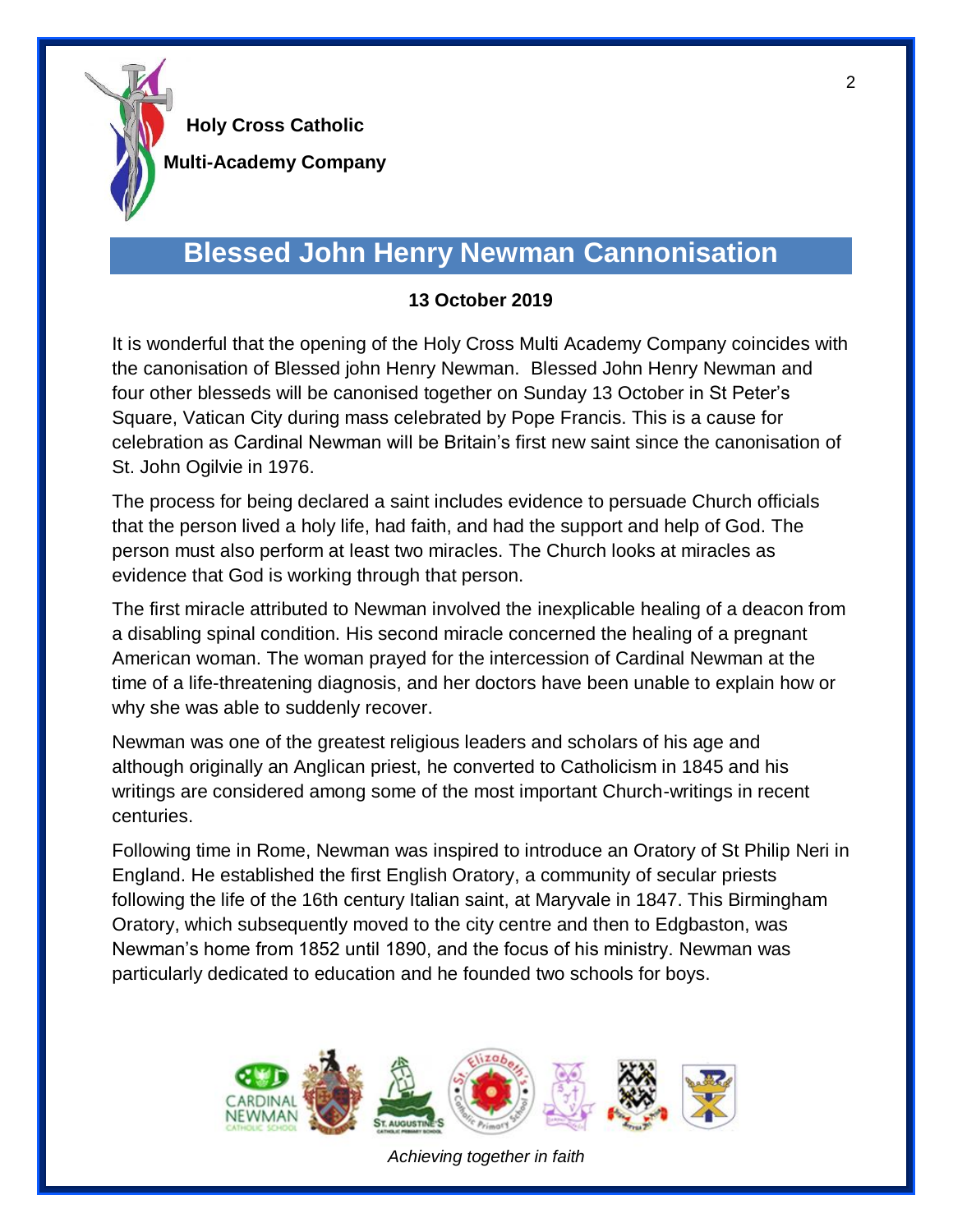

**Multi-Academy Company**

Newman was so loved in Birmingham for his work as a pastoral priest that 15,000 people lined the streets for his funeral procession when he died in 1890.

As the eagerly-awaited canonisation approaches, Cardinal Newman Catholic School will celebrate this momentous occasion with a Mission Week on the theme "Called to be Saints." Pope Francis has also announced that October 2019 is an 'Extraordinary Missionary Month' to be marked and celebrated in the whole Church throughout the world. This special month of prayer and action calls us all to renew our missionary commitment and we are called to share the Good News of Jesus Christ with all peoples.

**Prayer by Saint John Henry Newman:**

**"God has created me to do him some definite service; he has committed some work to me which he has not committed to another. I have my mission – I may never know it in this life, but I shall be told it in the next. I am a link in a chain, a bond of connection between persons. He has not created me for nothing. I shall do good. I shall do his work. I shall be an angel of peace, a preacher of truth in my own place while not intending it – if I do but keep his Commandments. Therefore, I will trust him. Whatever, wherever I am, I can never be thrown away. If I am in sickness, my sickness may serve him; in perplexity, my perplexity may serve him; if I am in sorrow, my sorrow may serve him. He does nothing in vain. He knows what he is about. He may take away my friends. He may throw me among strangers. He may make me feel desolate, make my spirits sink, hide my future from me – still he knows what he is about."**



*Achieving together in faith*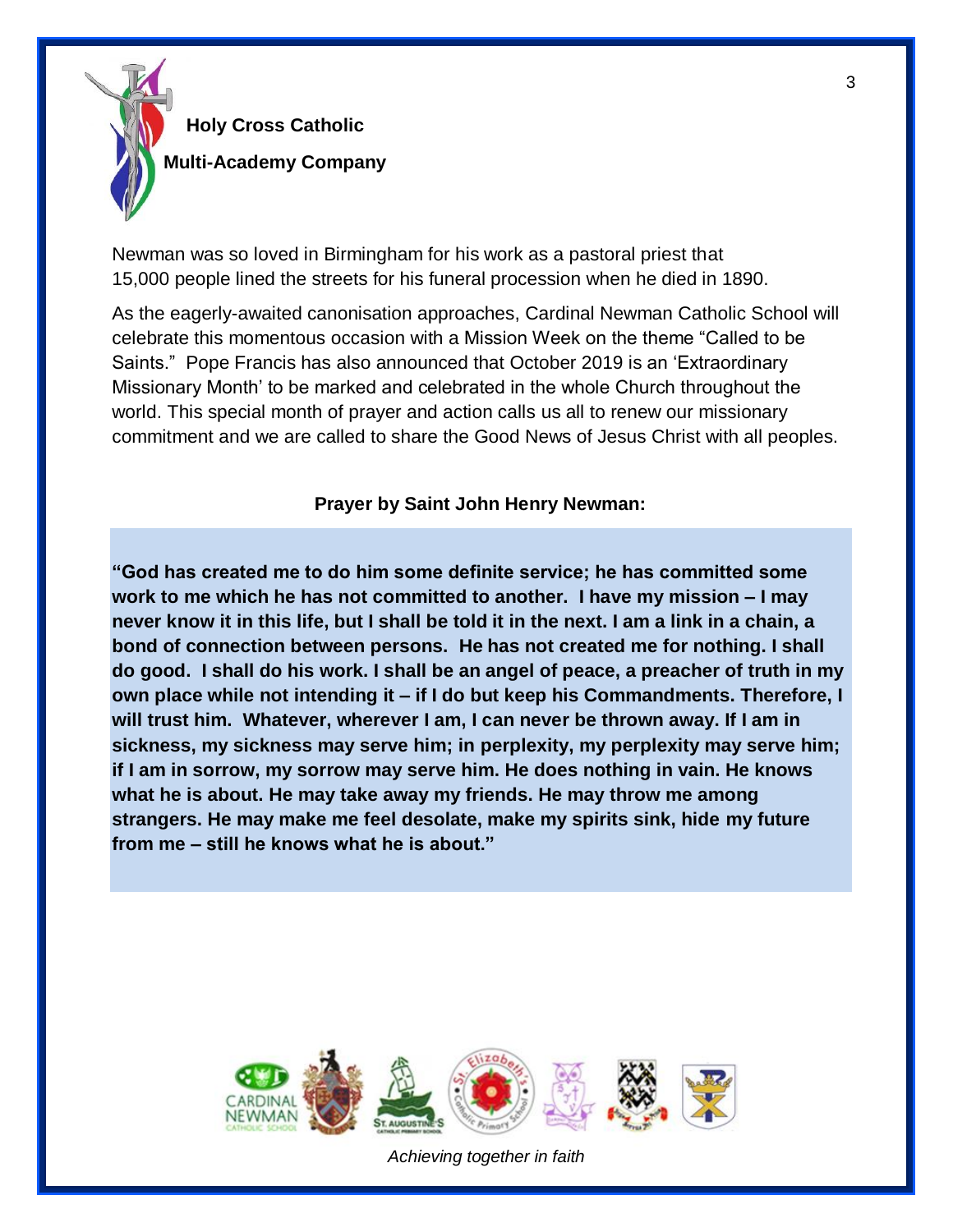

#### **Multi-Academy Company**

#### **The Life of Cardinal Newman.**

- John Henry Newman was born at Old Broad Street, London.
- Newman underwent his first Conversion. Entered Trinity College, Oxford, as a commoner.
- First communion in the Church of England.
- Took his degree at Trinity College.
- Decided to take Orders in the Church of England.
- Began his pastoral ministry as a curate in the parish of St Clement, Oxford.
- Ordained priest in the Church of England.
- Appointed Vicar of St Mary's, the Oxford University Church.
- Wrote poem later set to music as the hymn "Lead, kindly light".
- First doubts about the position of the Anglican church.
- Received into the Catholic Church at Littlemore by Father Dominic Barberi. Confirmed at Oscott.
- Settled at Old Oscott, renamed Maryvale. Set off to Rome to study.
- Pope approved Newman's decision to start an Oratory in England. Ordained as a Catholic priest.
- The English Congregation of the Oratory set up at Maryvale.
- Oratory moved to new house in Edgbaston (after brief intermediary time in Alcester Street, Birmingham). Preached famous "Second Spring" sermon at Oscott.
- Installed as Rector of the Catholic University in Dublin.
- 1859 The Oratory School opened in Edgbaston.
- Newman's poem "The Dream of Gerontius" published.
- 1879 Newman is made Cardinal in Rome.
- Died of pneumonia and was buried in the Oratorian cemetery at Rednal near Birmingham.
- Pope Francis announced the date of the canonisation of Cardinal Newman in Rome on 13 October



*Achieving together in faith*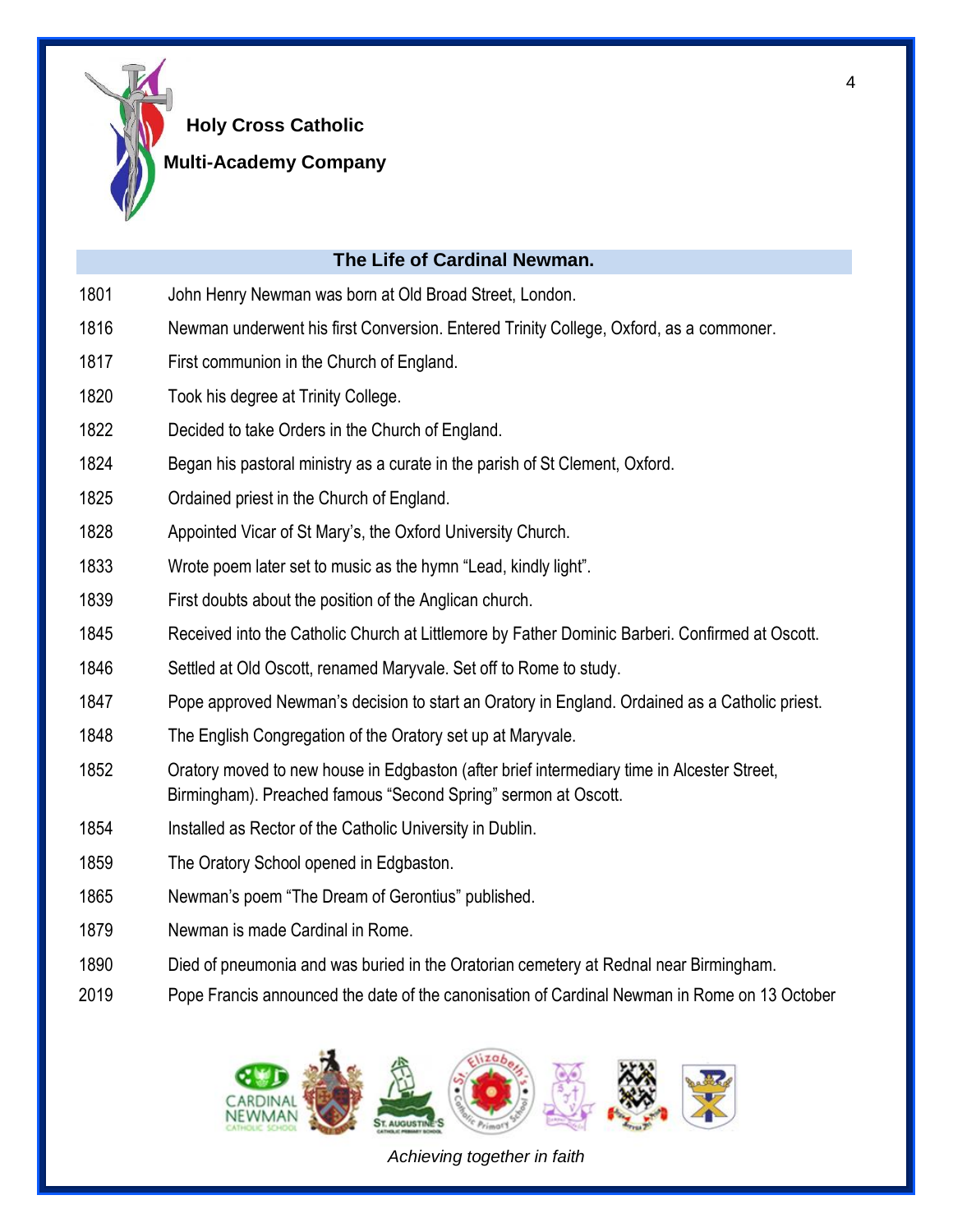

**Holy Cross Catholic Multi-Academy Company**

### **Welcome to our new Director**



Martin Gallagher is Managing Director for the Coventry-based construction firm Deeley Construction where he has worked for 31 years. As a Chartered Quantity Surveyor, he has been involved in a number of prestigious construction projects some of which include Catholic schools and churches within the city.

Martin's role has developed to require a broad range of skills with regards to financial management, procurement, human resources management, legal services and strategic planning.

He is a director of Midlands Builders Federation Trustee Company, a charity that distributes grants and support to individuals and companies looking to train and develop young people within the construction industry.

Martin is also Chairman for the Midlands region of the National Federation of Builders which involves representing and promoting the members within the region and bringing areas of concern to the National Board. The National Federation of Builder's role includes lobbying to parliament and other key organisations that affect the construction industry.

Martin was educated at St Thomas More RC Primary School (where his mother taught for over 30 years) and Princethorpe College.



*Achieving together in faith*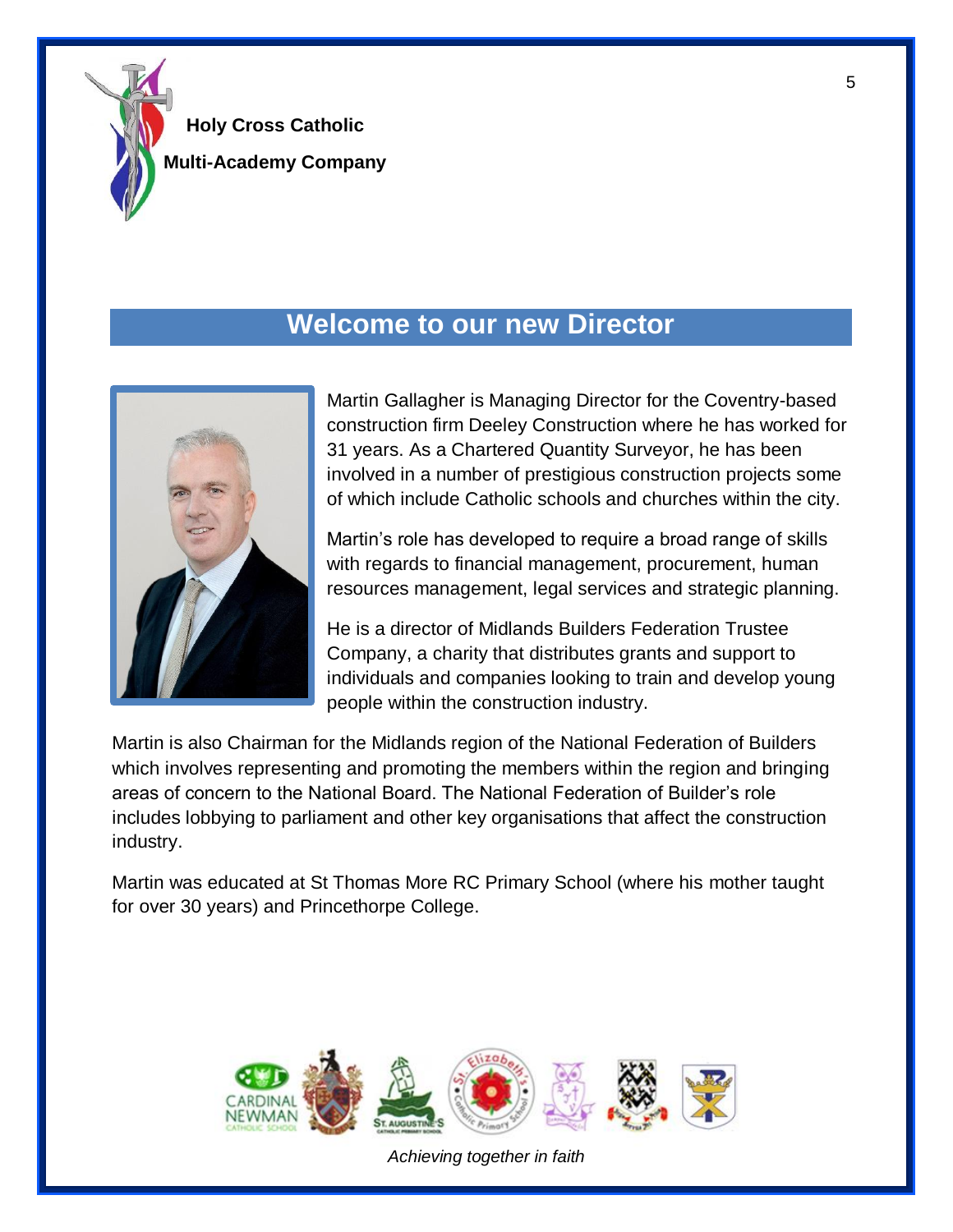

**Multi-Academy Company**



## **Meet our New Finance Manager**



### **Debbie Hetherington**

I am so pleased to be joining the Holy Cross Catholic MAC as Finance Manager this month and look forward to delivering high quality, central finance support to the seven schools as we continue to optimise our resources and work collaboratively.

I have been the School Business Manager at St Thomas More Catholic Primary School for almost 3 years and have enjoyed working on the MAC Operations Group for the past 18 months as we moved towards the conversion to academy status. I have always worked within the public sector in finance and business roles and spent 12 years working for West Midlands Police, where I was responsible for managing multi-million pound budgets and helping to develop and implement new

processes and systems as a result of their ongoing budget cuts; experience which has been invaluable as schools continue to face similar challenges. I have spent the last 5 years working in education and prior to joining St Thomas More, worked for another large Multi Academy Trust within Warwickshire.

My role as Finance Manager will be to work with the Chief Finance and Operating Officer, Martyn Alcott, to provide efficient financial support to the MAC by assisting with budget planning and financial control, whilst looking for innovation both in the finance function and in the activities of the MAC as a whole. This is such an exciting time for the schools within Holy Cross Catholic MAC and I am very much looking forward to being a part of the central team.



*Achieving together in faith*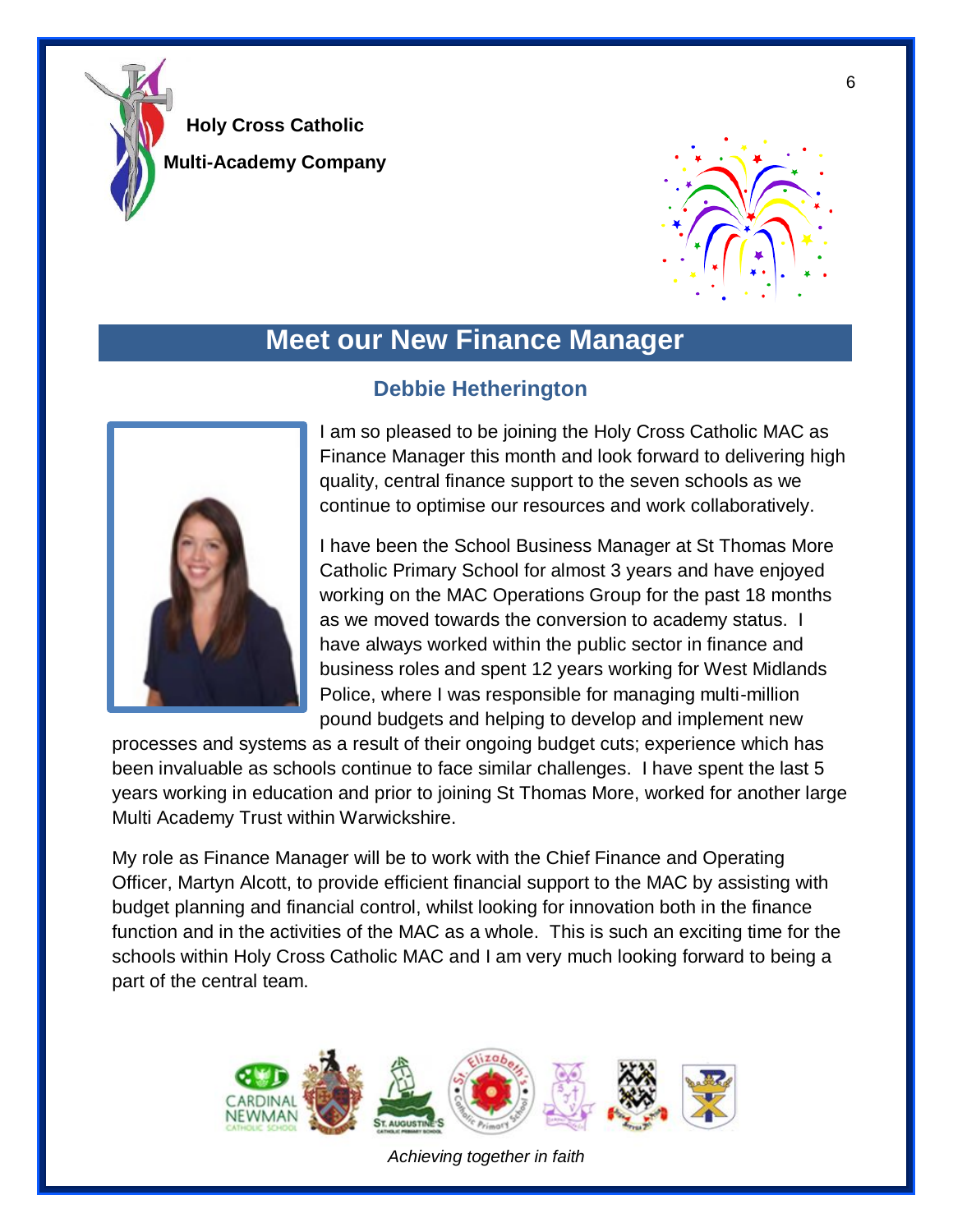

**Multi-Academy Company**

## **MAC Head Office Contact Details**

**From Monday 2<sup>nd</sup> September the Holy Cross Catholic MAC central team will be located at: Holy Cross Catholic MAC c/o St Augustine Catholic Primary School Heathcote Street Radford Coventry CV6 3BL**

The phone numbers may look a little strange because the prefix has changed to 0247**5**  rather than the more familiar 76 ending. If someone is not available to take your call, please leave a message and we will get back to you.

| <b>Name</b>                           | <b>Role</b>                                             | <b>Email</b>                    | Phone        |
|---------------------------------------|---------------------------------------------------------|---------------------------------|--------------|
| <b>Marina Kelly</b>                   | Catholic<br>Senior<br>Executive<br>Leader               | marina.kelly@hcmac.co.uk        | 02475 186511 |
| <b>Martyn Alcott</b>                  | <b>Chief Finance</b><br>and Operating<br><b>Officer</b> | martyn.alcott@hcmac.co.uk       | 02475 186512 |
| <b>Debbie</b><br><b>Hetherington</b>  | Finance<br>Manager                                      | debbie.hetherington@hcmac.co.uk | 02475 186513 |
| <b>Jos Parry</b>                      | Project<br>Manager                                      | jocelyn.parry@hcmac.co.uk       | 02475 186515 |
| <b>John Teahan</b>                    | Chair, MAC<br><b>Board</b>                              | john.teahan@hcmac.co.uk         | 02475 186516 |
| <b>Main Line</b><br><b>MAC Office</b> |                                                         |                                 | 02475 186555 |



*Achieving together in faith*